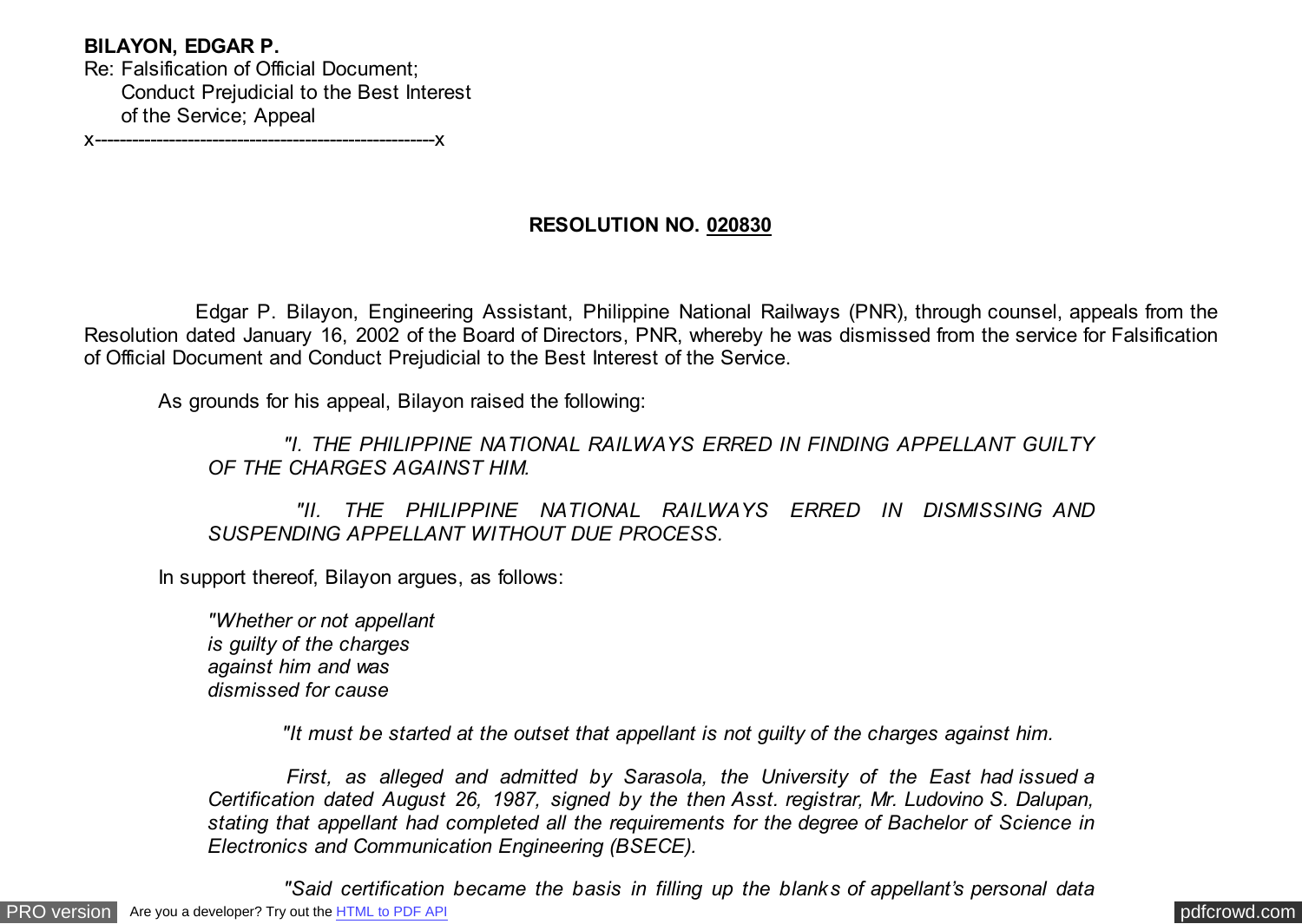*sheets on September 28, 1997 and September 28, 1998.*

 *"It must be emphasized, however, that prior to the issuance of the Registrar's certification above-mentioned, appellant had stated in his personal data sheet on October 30, 1985 that he was a 5th year BSECE student.*

 *"In other words, when appellant mentioned in his 1987 and 1988 personal data sheets that he was a graduate, he was just acting in good faith with no intention to falsity (sic)*

 *"While UE may have indicated in the Request for Release of student's school Records, a privileged and confidential document, indicating that appellant did not finish his course, no evidence was ever presented to prove that the University's Certification dated August 26, 1987 was falsified. Besides, appellant was never a party to it.*

 *"There may be two (2) scenarios that can be deduced from these seeming inconsistency.*

 *"First, there may have been a change in the BSECE curriculum where additional units or subjects where incorporated therein rendering the appellant to be lacking in some units or subjects. Or some subjects taken from other school may have been discredited. Appellant was a transferee from the PATS School of Aeronautics.*

 *"Second, the above-mentioned certification was issued based on the old curriculum for 1979-1980.*

 *"As to the claim that the personal data sheets and certification were issued by appellant in taking the career service professional examination and in processing his appointment to the position of Engineering Assistant, suffice it to say that the said position does not require a college degree and professional civil service eligibility.*

 *"It would have been futile on the part of appellant to falsify something not important or necessary to his position.*

 *"This alone negates the claim of falsification and dishonesty.*

 *"Consequently, the dismissal of appellant is illegal.*

 *"And even assuming for the sake of argument that there was an untruthful claim is (sic) the personal data sheets of appellant, the Civil Service Commission has this to say, "As such, the untruthful claim in her PDS that she was a BSBE graduate is not material to such appointment.*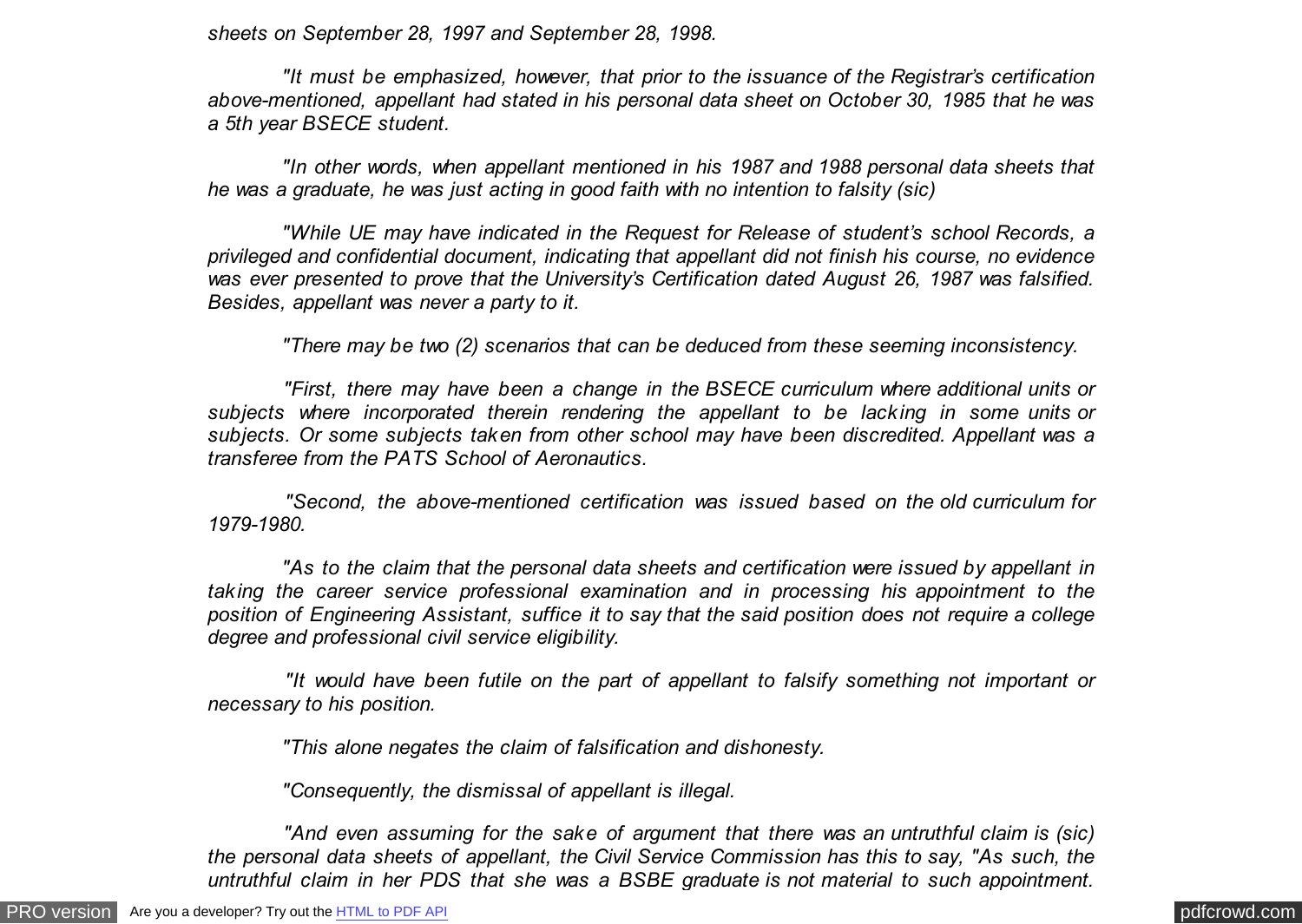*Thus, she cannot be held liable for Dishonesty but only for the lesser offense of Simple Misconduct. The reason being, the failure to disclose the truth in an official document, such as the PDS, is a clear transgression of the norms and standards expected of her as a Public servant (CSC Resolution No. 99-0489 dated February 19, 1999).*

*"Whether or not appellant was accorded due process when he was dismissed and suspended from office.*

 *"Appellant, however, was removed without cause.*

 *"Besides, he was not accorded due process.*

 *"Take note that when the administrative proceeding was commenced, appellant was then on official leave from October 11 to October 26, 2001.*

 *"On October 19, 2001, appellant was recommended for dismissal and suspended for ninety (90) days from said date.*

 *"In addition, the Sarasola Committee tasked to investigate appellant's case was partial against the latter and its members served upon the will of the General manager.*

 *"And the General manager himself was bias against appellant which started with the unconsented transfer of the latter from the Communication and Signaling Division to Rolling Stock maintenance Department as a prelude to his plan to dismiss appellant.*

 *"Even the dismissal of appellant was done with undue haste.*

 *"In Villa vs. Lazaro, 189 SCRA 34, the Supreme Court said, "Administrative due process is required to include (a) the right to notice, be it actual or constructive of the institution of the proceedings that may affect a person's legal right; (b) reasonable opportunity to appear and defend his right, introduce witnesses and relevant evidence in his favor, (c) a tribunal so constituted as to give him reasonable assurance of honesty and impartiality, and one of competent jurisdiction; and (d) a finding or decision by the tribunal supported by substantial evidence presented at the hearing, or at least contained in the records or disclosed to the parties affected."*

 *"Above-said doctrinal rules, however, are not present with the Sarasola Committee.*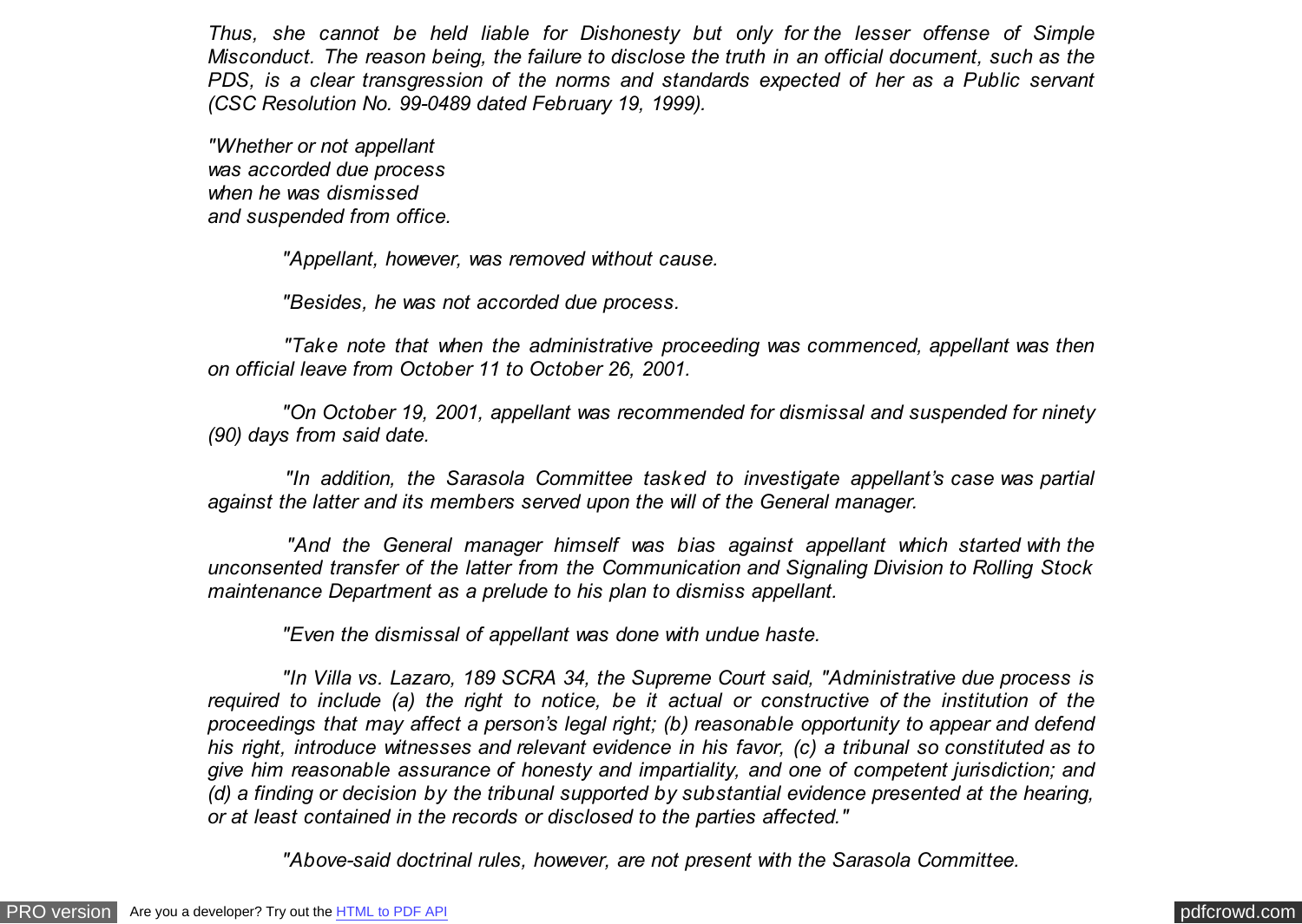*"Due process being absent, therefore, the dismissal and suspension of appellant were, plain and simple, illegal.*

When requested to comment, Jose Ma. I. Sarasola, General Manager of the PNR, through counsel, states, as follows:

*"Appellees Were Correct In Finding Appellant Guilty of the Charges Against Him*

 *"In paragraph 7 of his Appeal-Memorandum, appellant says in part, "Further, the Personal Data Sheet accomplished on September 28, 1997 (Annex "4" hereof) and September 28, 1998 (Annex "5" hereof) were based on the Certification dated August 26, 1987 issued by the University of the East. The said Certification (Annex "6" hereof) is likewise the evidence of PNR". But appellant knew that said certification was not stating the truth. The first person who could categorically say that he was a graduate in any given course is the graduate himself. Appellant knew that he was not actually a graduate in BSECE. Why did he state so in his Personal data Sheet? The act of appellant in knowingly stating a falsehood in his PDS was deliberate. he used his aforesaid PDS and the falsified certification in taking the Career Service Professional Examination, the PRC Board Exam in 1987 and as part of the requirements for the processing of his appointment as Engineering Assistant. Being in possession of a falsified document, and even used by him, appellant is deemed the author of the falsification.*

 *"Under his arguments on the first ground, appellant further states: "In other words, when appellant mentioned in his 1987 and 1988 personal data sheets that he was a graduate, he was just acting in good faith with no intention to falsity". His acts, however, evince bad faith and criminal intent. he knew that what he stated in his aforesaid PDS were a falsity because he was not a graduate.*

 *"Appellant went on to say: "While UE may have indicated in the Request for Release of Student's School Records, xxx indicating that appellant did not finish his course, no evidence was ever presented to prove that the University's Certification dated August 26, 1987 was falsified. Besides, appellant was never a party to it." This is precisely the evidence (SEE Annex "1", "1-A" hereof) proving that the appellant was not a graduate as he claimed; for how can he be a graduate if he did not finish his course? Appellant would disclaim authorship of the falsification by disowning participation to it. That would not save the day for appellant. Appellant never denied that he was in possession of, and actually filled up his falsified PDS of 1987 and 1988. He alone actually benefited from it by using the same PDS in taking the Career Service professional Examination*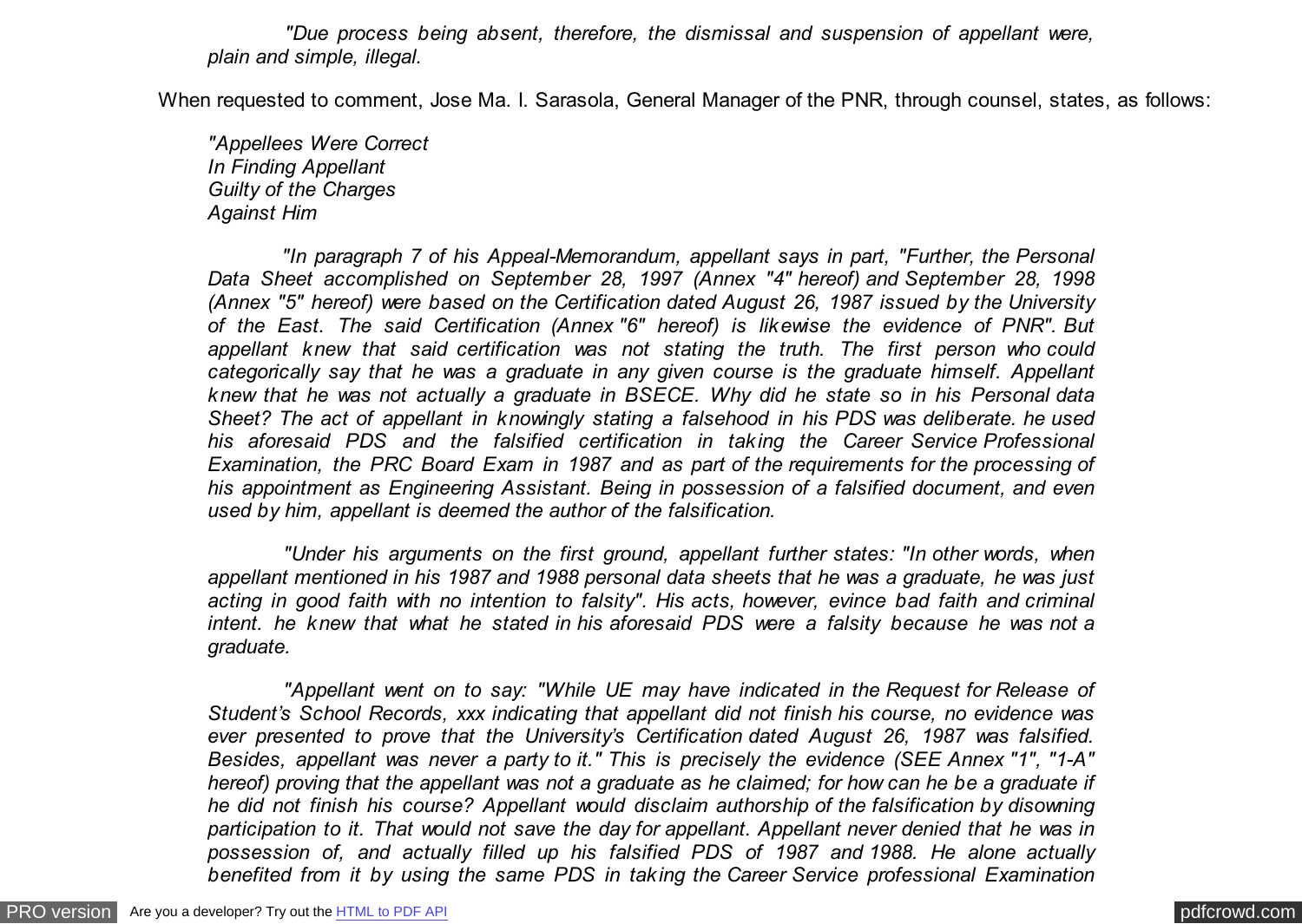*and as requirements for his appointment as Engineering Assistant, acts that appellant likewise never denied.*

#### *x x x*

 *"It is undisputed that appellant was not able to present controverting evidence to rebut the legal presumption.*

 *"The alleged "two (2) scenarios that can be deduced from this seeming inconsistency" as advanced by the appellant in his Appeal-Memorandum does not lend comfort to him. He is only beclouding the main issue which is: whether or not he falsified his PDS of 1987 and 1988.*

## *x x x*

 *"To justify his grave offense of falsification, appellant says: "The questionable entries in appellant's personal data sheets were brought about by his honest opinion on existing documents without any criminal intent". Again, this statement is self-serving and does not help appellant's defense. The afore-quoted ruling of the Supreme Court says that falsification is an act of dishonesty. And appellant should know that he was dismissed in an administrative, not criminal case. The quantum of proof in the two case is simply not the same. Only substantial evidence is needed to support a judgment in administrative proceedings, not proof beyond reasonable dougt (sic). The distinction is too familiar that jurisprudence is unnecessary. Moreover, the intent or lack of intent on the part of appellant is immaterial.*

## *x x x*

 *"Appellant does not deny that he was required to file his answer to the formal charge against him; that he was also given the right to engage the services of counsel of his own choice and the right to a formal hearing; that he was warned that if he failed to submit his answer within the reglementary period, he is deemed to have waived the right to a formal investigation and the case would be deemed submitted for resolution on the basis of the evidence on record. Instead of filing an answer, his counsel filed a motion to dismiss which was denied by the committee. By failing to appear on the date set for hearing despite due notice, he was deemed to have waived his right to cross-examine the witness.*

*"Once More, Appellant Made Untruthful*

[PRO version](http://pdfcrowd.com/customize/) Are you a developer? Try out th[e HTML to PDF API](http://pdfcrowd.com/html-to-pdf-api/?ref=pdf) contract the contract of the HTML to PDF API [pdfcrowd.com](http://pdfcrowd.com)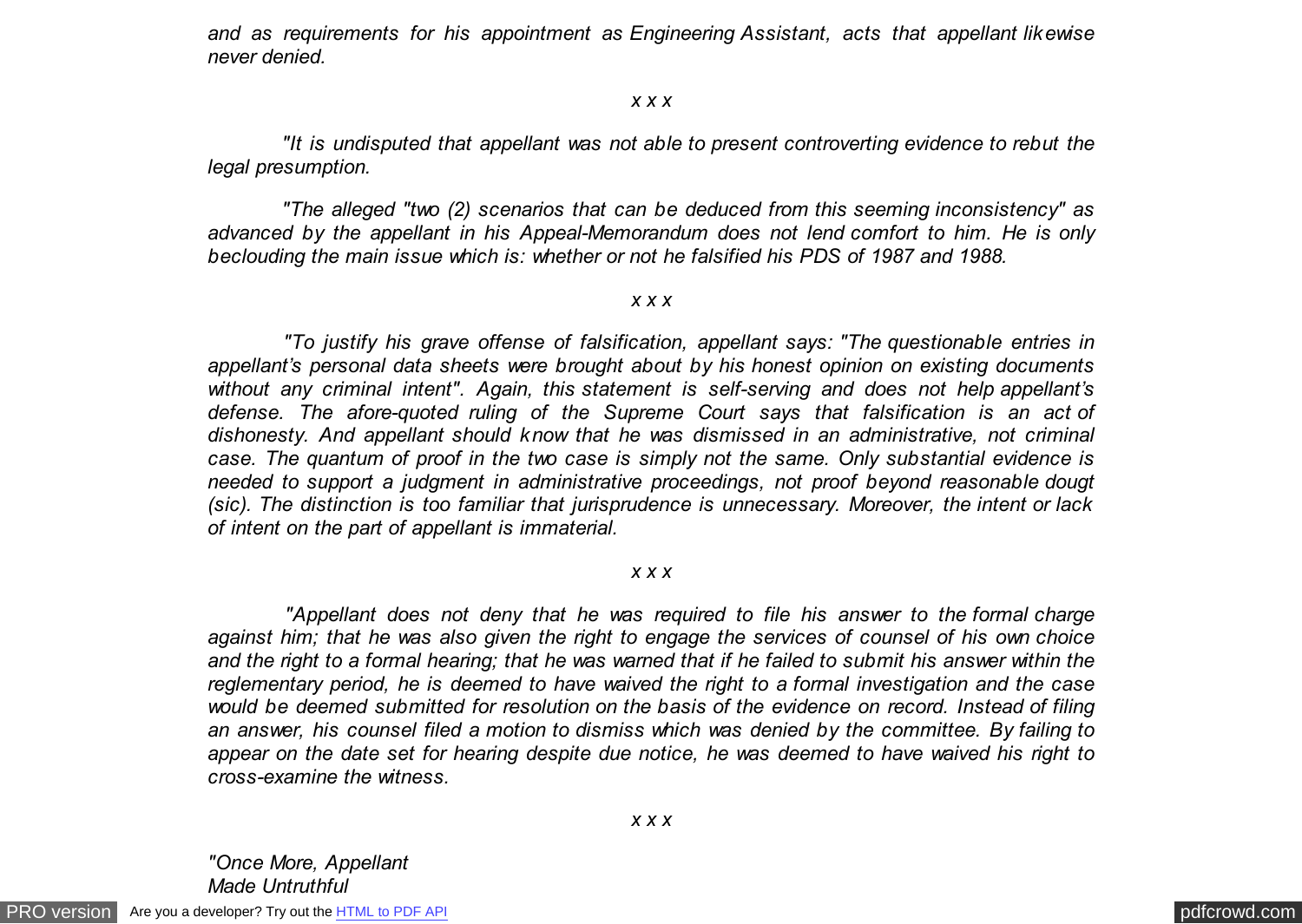*Statements; Is Guilty Of Forum Shopping.*

 *"In his Verification and Certification of non-forum shopping (which is not notarized), appellant stated that "I have not commenced any action or proceeding involving the same issues of the instant appeal in the Supreme Court, the Court of Appeals, or different decisions (sic) thereof, or any other tribunal or agency xxx,*

 *"Should I learn that a similar action or proceeding has been filed or is pending before xxx any other court, tribunal or agency, I will notify this Honorable Commission within five (5) days from notice.*

 *"The stubborn fact, however, is that on November 9, 2001, the appellant filed in the RTC of Caloocan SCA Case No. C-678 for Certiorari, Prohibition, Injunction, Prayer of Temporary Restraining Order against appellee Sarasola and others (See Annex "12" hereof) wherein he also sought to annul and set aside the Resolution dated October 19, 2001 (Annex "10" hereof).*

 *"The instant appeal and SCA Proc. NO. C-678 involves the same principal parties, the same material facts, the same principal issue, the same relevant evidence, and the same relief prayed for.*

 *"The Order of the RTC of Caloocan Branch 131 in SCA No. C-678 dated December 20, 2001 (Annex "16" hereof) allowed petitioner therein and herein appellant's Notice of Appeal and directed that the record thereof be forwarded to the Court of Appeals. The said case is now pending proceedings in the Court of Appeals.*

 *"The appellant's Verification and certification on Non-Forum Shopping in his Appeal memorandum is, therefore, another falsity perpetrated by the appellant, this time foisted upon this Honorable Commission. This make him guilty of forum shopping.*

*x x x*

[PRO version](http://pdfcrowd.com/customize/) Are you a developer? Try out th[e HTML to PDF API](http://pdfcrowd.com/html-to-pdf-api/?ref=pdf) process and the community of the HTML to PDF API posterior and the community of the community of the community of the community of the community of the community Records show that this case arose when Tomas S. Mendoza, Division Manager, Personal Services Division, PNR sent a letter dated May 18, 2001 to Jose Ma. I. Sarasola, General Manager, PNR, informing him that Edgar P. Bilayon is not a graduate of Bachelor of Science in Electronic Communication Engineer (BSECE). In his letter, Mendoza stated that in connection with the streamlining program of the PNR, he verified Bilayon's 201 file and found out that in the 1985, 1987 and 1988 Personal Data Sheets (PDS) of Bilayon, the latter stated that he is a graduate of BSECE. Mendoza states further that attached to Bilayon's PDS is a certification from the University of the East (UE) signed by Ludivino S. Dalupan, Assistant Registrar of UE that Bilayon has completed all the requirements for the degree of BSECE. However, when he verified from the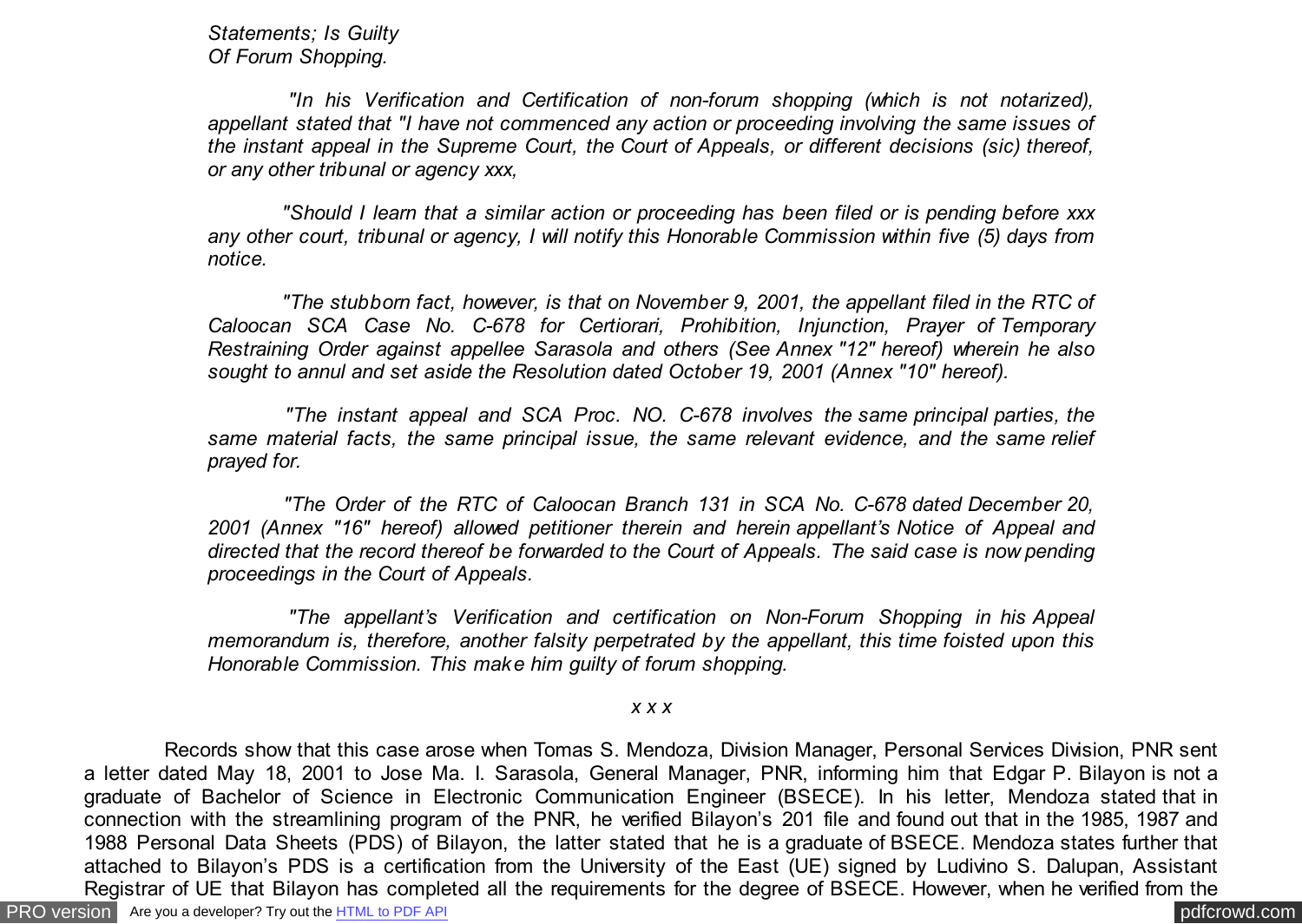Registrar of UE Caloocan, Mendoza alleged that Bilayon incurred academic deficiency. On July 6, 2001, Sarasola issued Office Order Number 027-2001 constituting a Committee to investigate the alleged falsification of official document/dishonesty against appellant.

 On September 26, 2001, Bilayon was formally charged with the offense of Falsification of Official Document and Conduct Prejudicial to the Best Interest of the Service and was directed to file his answer under oath within five (5) days from receipt thereof and to indicate whether he elects a formal investigation. Bilayon was likewise advised of his right to be assisted by a counsel of his own choice.

 Instead of filing his answer, Bilayon filed a motion to dismiss dated October 1, 2001. The prosecution, through Ruperto Gerona opposed the motion to dismiss on the ground that there exists a prima facie case against Bilayon and that there are material inconsistencies in Bilayon's PDS tantamount to dishonesty. Bilayon's dishonesty are substanstiated by Mendoza's request for the release of Bilayon's school records from UE wherein Romeo Q. Armada, University Registrar, certified that Bilayon did not finish his course. In an Order dated October 11, 2001, the Committee denied the motion to dismiss and set the case for presentation of Bilayon's evidence on October 16, 2001.

 Records, show that despite due notice, neither Bilayon and counsel appeared on October 16, 2001. The case, therefore, was submitted for resolution. Thus, on October 19, 2001, the Committee issued the Resolution dated October 19, 2001 finding Bilayon guilty of Falsification of Official Document and Conduct Prejudicial to the Best Interest of the Service and recommended his dismissal from the service. On even date, said Resolution was approved by Jose Ma. I. Sarasola II, General Manager of PNR. Said Rsolution was also affirmed by the PNR Board of Directors on January 16, 2002. On February 8, 2002 Bilayon appealed to the Commission.

 Records further show that on November 9, 2001, Bilayon filed with the Regional Trial Court (RTC) of Caloocan a Petition for Certiorari, Prohibition, Preliminary Injunction with a prayer that the Resolution dated October 19, 2001 of the Committee be set aside. Subsequently, on November 16, 2001, Bilayon filed in the same Court an Urgent Ex Parte Motion for Issuance of Temporary Restraining Order. Bilayon's petition for certiorari and his application for the issuance of the temporary restraining order are both docketed as SCA No. C-678. In an Order dated November 14, 2001, Judge Antonio Fineza of RTC Caloocan dismissed both petition filed by Bilayon. Thereafter, Bilayon filed a Notice of Appeal dated December 19, 2001 from the Order dated November 14, 2001 of Judge Fineza, which dismissed his petition.

 The case is now docketed at the Court of Appeals as CA-G.R. SP No, 69194. In a Resolution dated February 20, 2002, the Court of Appeals required the parties to submit their respective memoranda within thirty (30) days from receipt of said resolution. The said case, therefore, is pending with the Court of Appeals.

 As borne out by the records, Bilayon has a pending appeal with the Court of Appeals filed ahead of the instant appeal with the Commission. Hence, the Commission shall not delve on the merits of the case. It clearly appears that the case which is now pending with the Court of Appeals and the instant appeal before the Commission are founded on the same facts and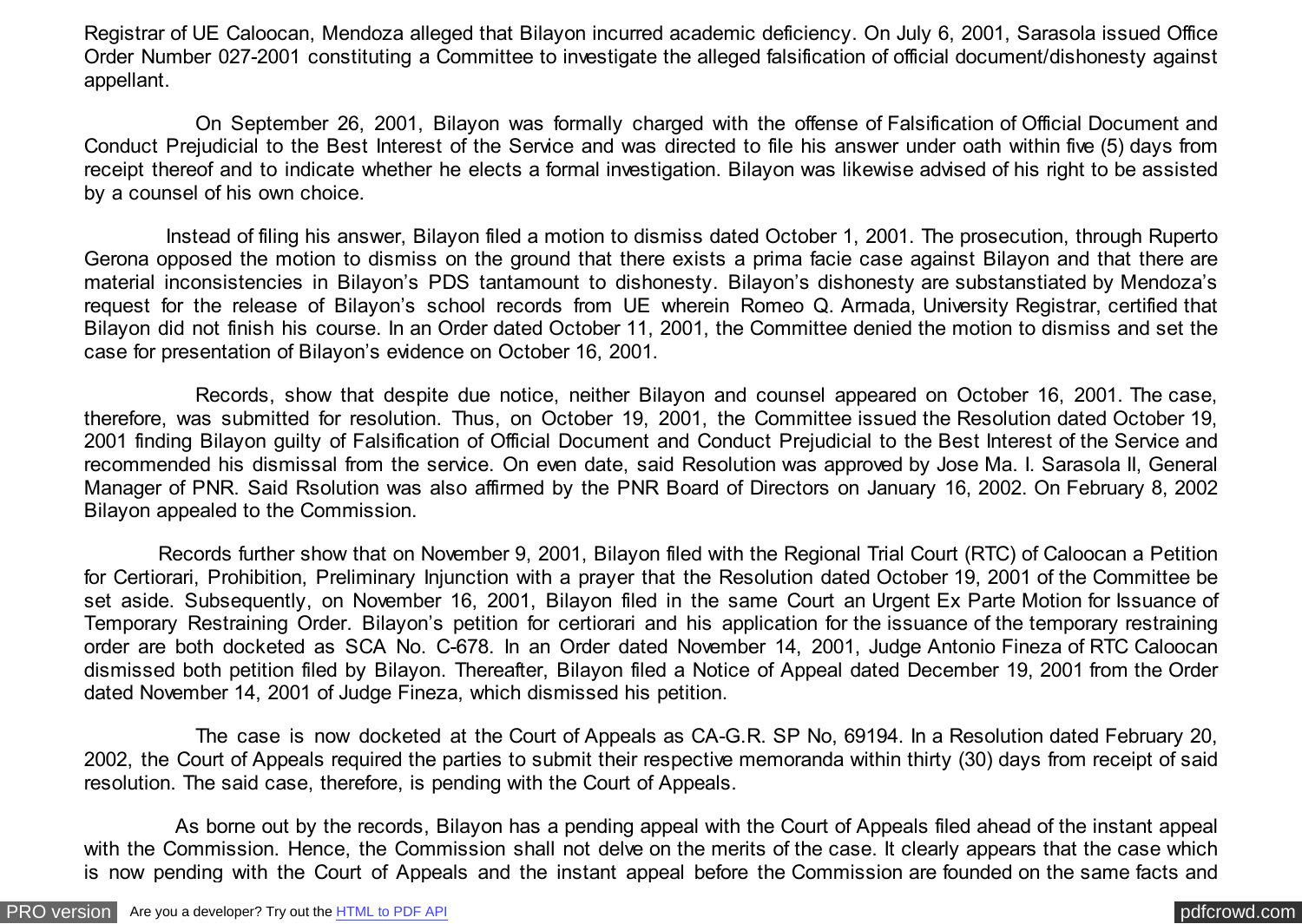causes of action, same subject matter, parties and issues. Thus, the fact that Bilayon made a recourse to this Commission knowing fully that a case of the same nature is pending with another forum constitutes forum shopping defined in **Rule I, Section 2, Paragraph m of the Uniform Rules on Administrative Cases in the Civil Service** as:

> *"m. FORUM-SHOPPING refers to the filing of an administrative action or complaint before another agency or any tribunal against the same party involving the same acts or causes of action and relief."*

 Since both actions indisputably raise identical causes of actions, subject matter and issues **(Valencia vs. CA, G.R. No. 111401, October 17, 1996),** there is a clear case of forum shopping which is a valid ground to dismiss the appeal. In **CSC Resolution No. 97-0195 dated January 9, 1997 re: Cembrano, Jose P. et al. citing the case of Silahis International Hotel, Inc. vs. NLRC (225 SCRA 94),** the Commission ruled, thus:

> *"We have consistently ruled that a party should not be allowed to pursue simultaneous remedies in two different forums. x x x"*

**WHEREFORE,** the appeal of Edgar P. Bilayon is hereby **DISMISSED**.

Quezon City, **JUN 18 2002**

(Signed) **J. WALDEMAR V. VALMORES** Commissioner

(Signed) **KARINA CONSTANTINO-DAVID** Chairman

> (O.B) **JOSE F. ERESTAIN, JR.** Commissioner

> > Attested by: